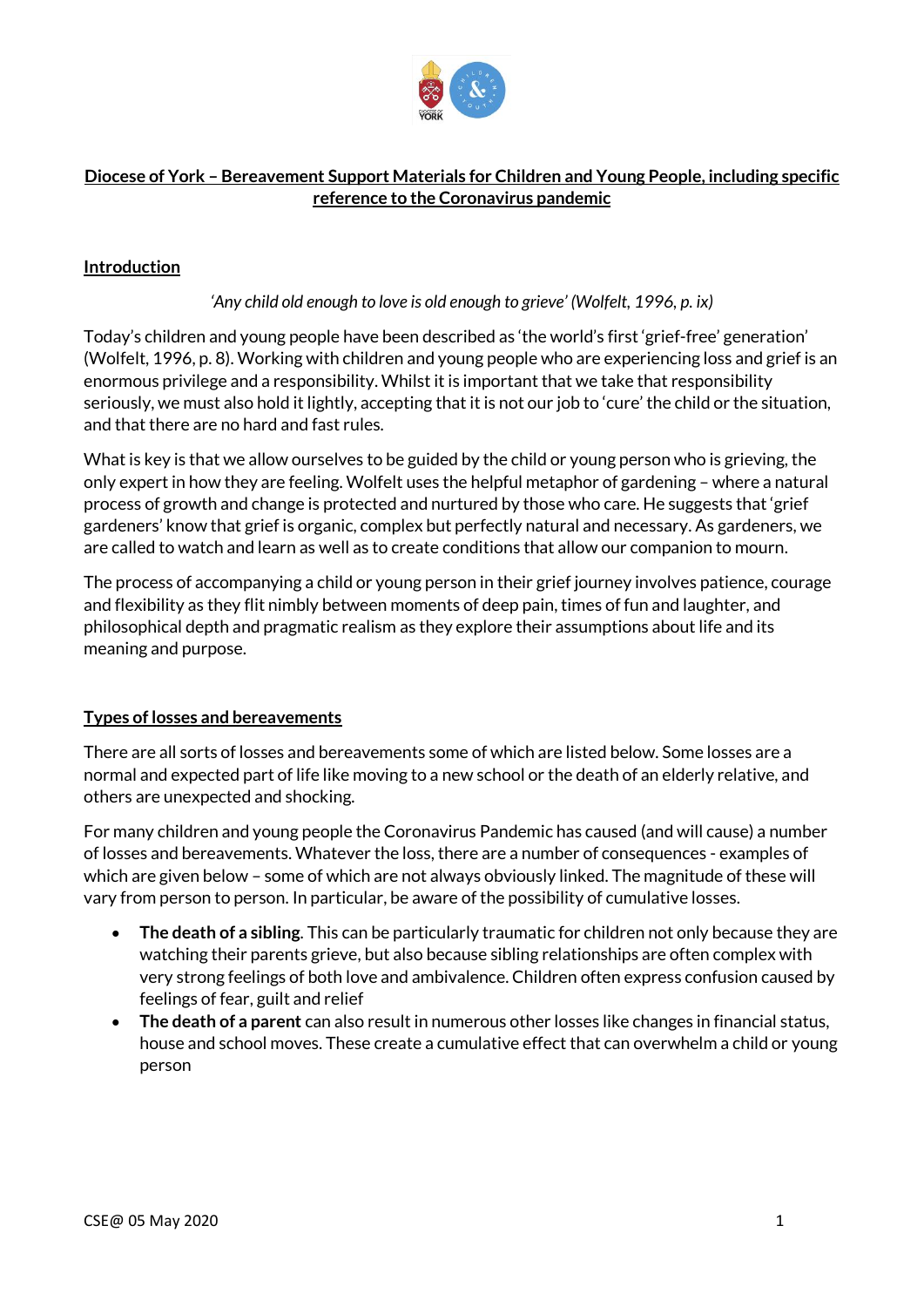

| <b>Losses</b>                                                                                      | <b>Consequences</b>                                                                                                                    | <b>Bereavements</b>                                                                      |
|----------------------------------------------------------------------------------------------------|----------------------------------------------------------------------------------------------------------------------------------------|------------------------------------------------------------------------------------------|
| Moving house                                                                                       | Loss of self - part of me died<br>when                                                                                                 | Death of a parent                                                                        |
| Changing schools                                                                                   | Loss of identity - what is my role in<br>this new order?                                                                               | Death of a grandparent                                                                   |
| Divorce and family break up                                                                        | Loss of self-confidence -<br>Death of a sibling<br>experience shame and doubt                                                          |                                                                                          |
| Imprisonment of parent/carer                                                                       | Loss of health - trauma and stress<br>can produce physical symptoms                                                                    | Death of another family<br>member                                                        |
| Reduction in mobility (due to<br>lockdown or illness)                                              | Loss of personality - behaviours<br>that are not usual and a sense of<br>not being yourself                                            | Death of a pet                                                                           |
| Not able to go to school (due<br>to lockdown or illness)                                           | Loss of emotional security -<br>changes in family or lifestyle and<br>opportunities to share feelings<br>with others                   | Death of a school friend                                                                 |
| Not able to take exams or no<br>opportunity to show<br>achievement (due to<br>lockdown or illness) | Loss of safety - changes in family<br>personnel and lifestyle can reduce<br>protection from abuse or cause<br>others to become abusive | Death of a family friend                                                                 |
| Extreme change in world<br>order                                                                   | Loss of financial security - can<br>cause anxiety about families<br>future or further losses (e.g.<br>holidays and treats)             | Death of a school<br>teacher/carer/counsellor/<br>children's or youth<br>worker/minister |
| Not able to visit sick relatives<br>or attend funerals of loved<br>ones                            | Loss of fun - changes in lifestyle or<br>the grief of others mutes the 'fun'<br>in family life                                         | Death of neighbour                                                                       |
|                                                                                                    | Loss of goals and dreams - hopes<br>for the future can be shattered                                                                    | Death of a celebrity                                                                     |
|                                                                                                    | Loss of faith -                                                                                                                        | Death of a community figure                                                              |
|                                                                                                    | Loss of desire to live                                                                                                                 |                                                                                          |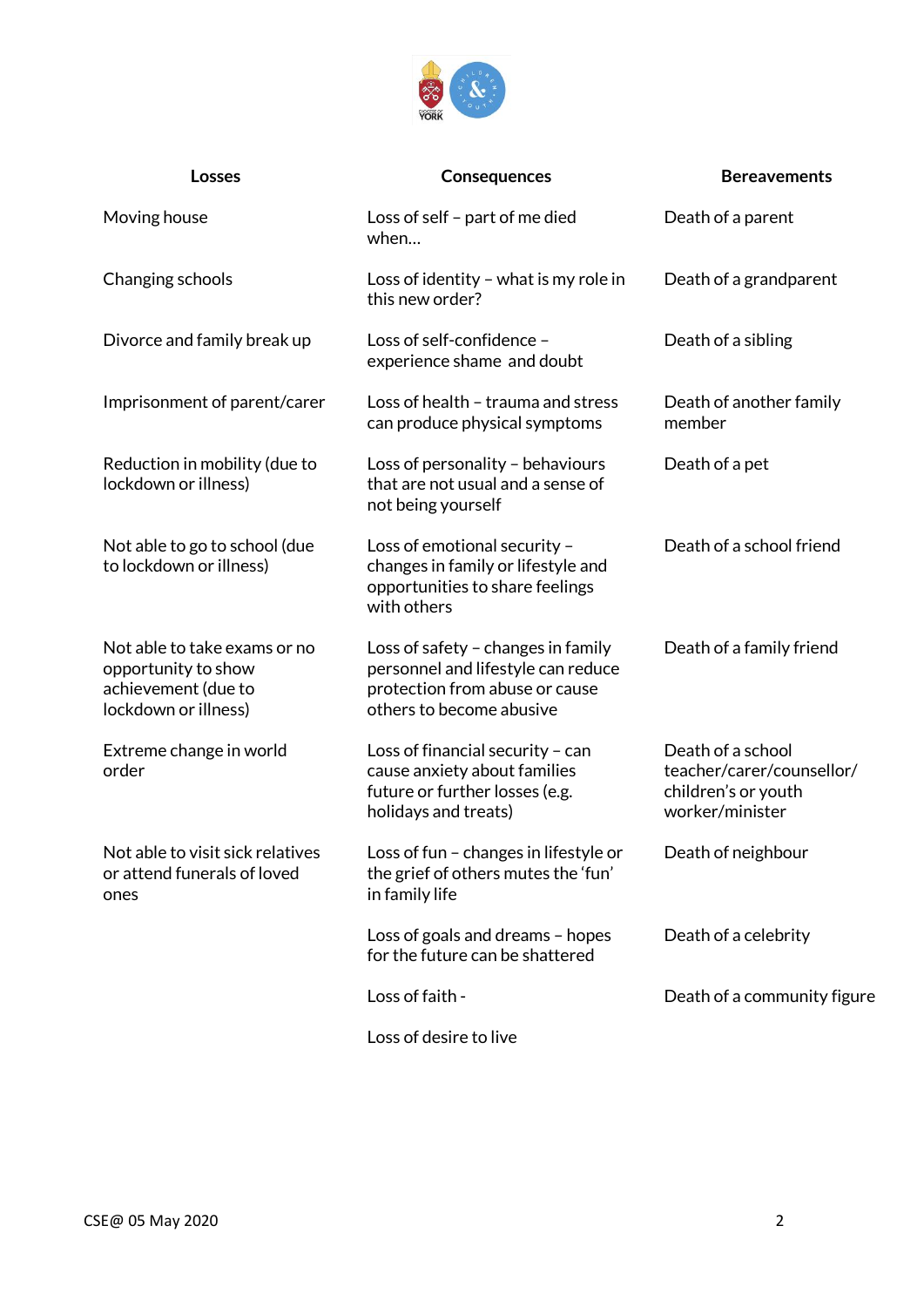

#### A**ssumptions to avoid**

- *Grief and mourning are the same thing* sometimes the words grief and mourning are used interchangeably but there is an essential difference. Grief is the internal experience of thoughts and feelings caused by the loss of someone or something. Mourning is the external expression of that grieving. For children and young people mourning is more often expressed through actions than words, and can look very different from the mourning of adults.
- *Grief can be resolved* we are forever changed by the loss we have experienced. This doesn't mean that we have to remain stunted and damaged by the experience, but attempts to return things to the way they were will only end in frustration and failure to recognise the growth brought about by the process of mourning and lament.
- *You must be strong* sometimes well-meaning adults seeking to give children and young people purpose in the new order, say things like 'you must be strong for your mother' or 'it's your job to look after your siblings now'. There has been much debate about whether Jesus knew he was going to bring Lazarus back to life, but importantly, the Bible tells us that he wept. He experienced the full weight of grief demonstrating in that moment neither 'strength' or 'usefulness'.
- *You have a right not to hurt* Because of the wonders of modern medicine children in the Western world are rarely exposed to the denegrading, grinding reality of sickness and disease. Just think for the moment about the message of the Calpol advert. Our society has come to believe that we have a right to eternal youth lived with no pain, so when pain strikes we do everything we can to avoid it. The Bible is full of lament, helping us to recognise that pain and death are part of life, not separate from it.
- *You can get over grief* no one ever totally completes the mourning process. It is perhaps more helpful to think of grief as a journey with no endpoint. Quite often, another 'cycle' is experienced at key points throughout the child's growth into adulthood, particularly celebratory events and 'firsts'.
- *They are playing so they don't care* play is the work of the child and the space where they are able to process their thoughts and feelings. If the loss or death is sudden, then quite often a child may take some time to react as they initially protect themselves from the painful reality
- *Children with learning difficulties or with Autistic Spectrum Disorder don't feel grief like others* Regardless of the cognitive ability or emotional and social intelligence of a child, they still are able to love and experience grief. For many their reaction to minor losses brought about by change is evidence of how deeply they feel. Many children and young people with additional needs develop very strong emotional attachments to significant people in their lives, it is therefore essential to keep them as informed as possible even if this requires a lot of repetition and patience as they process the feelings and emotions in their own way
- *Our way of mourning is normal* beliefs, values and practices surrounding death vary in different cultures. Don't assume that we know what is best or most appropriate for others in their mourning
- *Children are too young to attend funerals* Children and young people have the same right and privilege to attend funerals as adults as they help survivors to acknowledge the death and provide structure and process for mourning.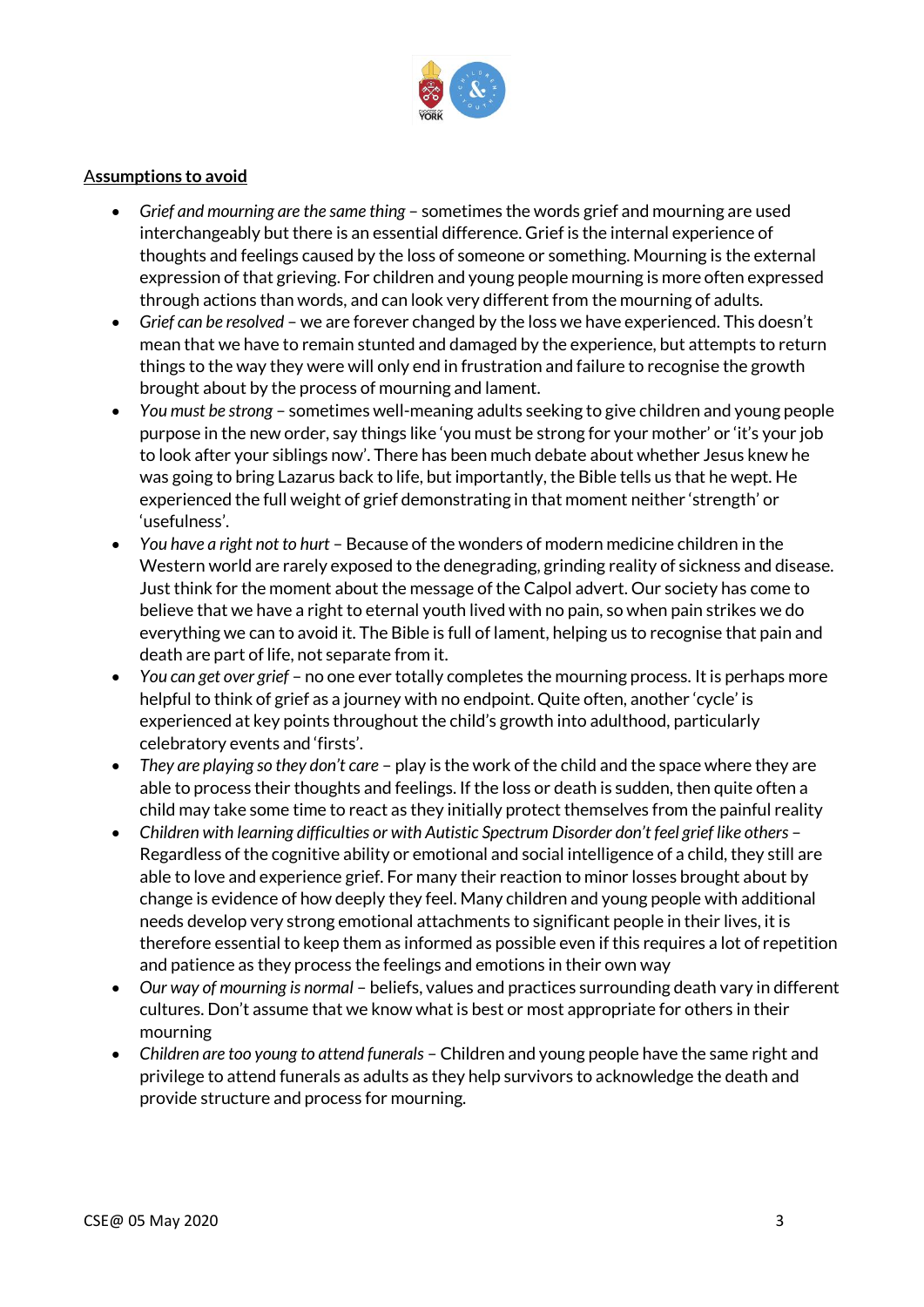

#### **Basic Principles to practice**

- The child is the expert but might not know it. Be patient. Too many questions might actually stop the child expressing what is really going on for them.
- Watch for non-verbal clues (facial expressions, body language, repeated themes in play or conversation) to what the child is experiencing and invitations to engage with that.
- Take time to understand the relationship the child had with the person who has died do not assume that kinship determine the size of the grief. Consider what level of attachment there was, and what function the relationship serves for the child, as well as whether there is evidence of ambivalence. The age of the person who died is also going to have an impact on how the child perceives the 'natural order' of the loss.
- Many Christians hold a strong hope in heaven, but we must be careful not to make heaven seem so attractive that the child would prefer to be there, particularly if they are grieving a parent.
- Keep the child informed of the progress towards loss or death. Whilst we might think we are protecting them from pain, a sudden loss or death can be harder for the child to cope with, and the knowledge that other people knew and didn't tell them can lead to feelings of betrayal.
- Use concrete terms like gone, death and dead rather than 'passed away' or 'gone to sleep' which imply impermanence. If you are supporting a child whose relative has died, agree with them what terms they would like to use, as this gives them some autonomy.
- Don't rush a child or young person to 'get over it'. It is quite common to see an increase in signs of mourning six months after the initial event, particularly if the child has 'protected themselves', as they realise that the death or loss is permanent.
- Talk 'with', not 'at' the child or young person allowing them to set the agenda in terms of whether they want to talk about the death/loss or not.
- If a child or young person is exhibiting 'physical symptoms' to their grief and loss (see below), tend to them. Do not punish or shame them their physical hurts are communicating their emotions.
- If the response to grief is regression, give the child or young person space to utilise behaviours that allow them to feel safe and secure, trying to understand the underlying need that they are meeting, and providing a trusting and supporting presence. Sometimes other family members might be using the child's regression to meet their own needs (for instance a parent grieving the loss of a young sibling, might become reliant on a 'substitute baby') so give space for balance and opportunities for age appropriate balance
- Give permission for anger expressing the painful reality of loss is healthy. It doesn't mean there is something wrong with them or us. Don't shut down robust expressions of frustration and anger at God either; he is big enough to handle it!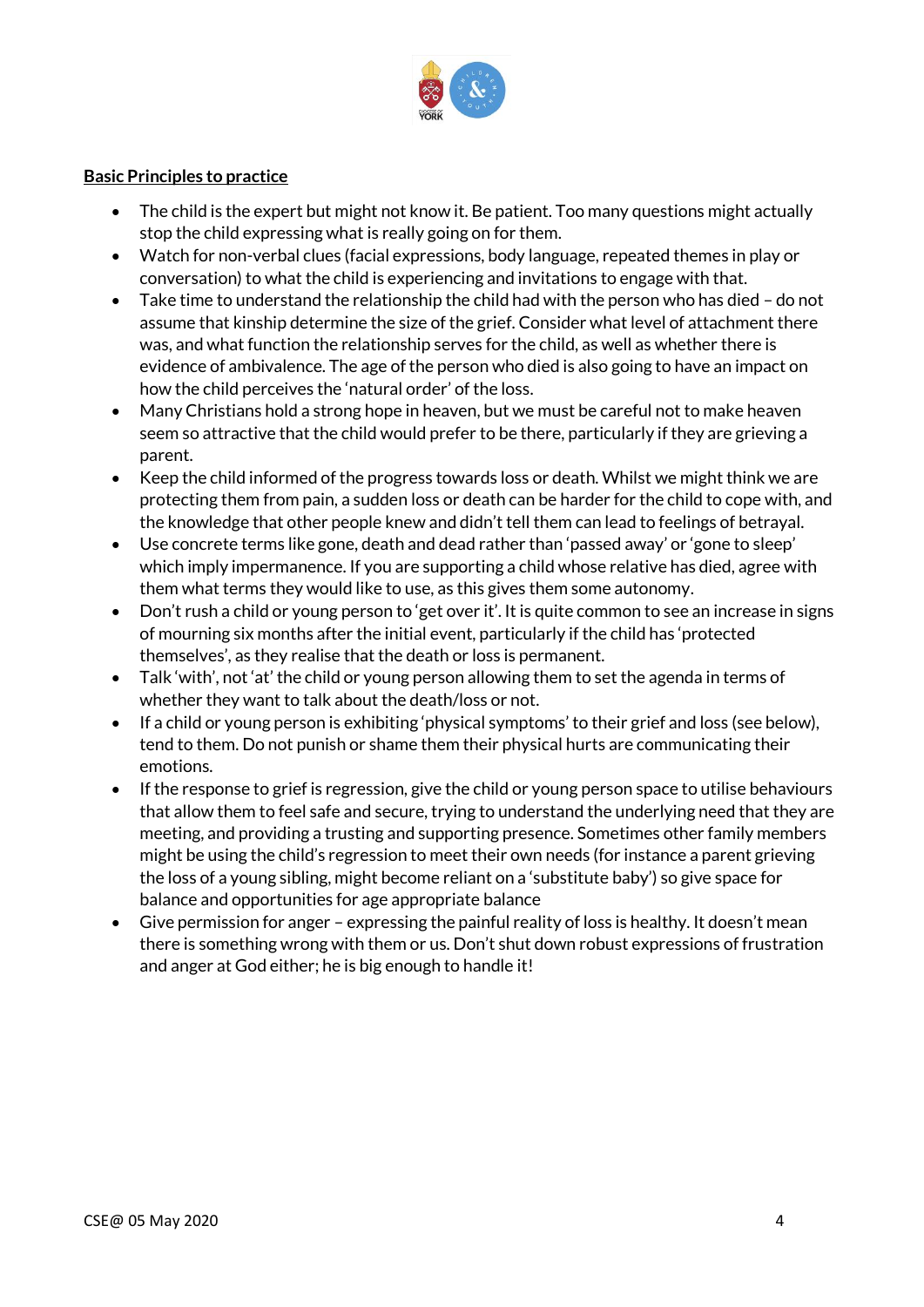

## **Some common grief responses<sup>1</sup>**

Children's grief can manifest itself in a number of ways, but is often felt in the body with physiological responses like: tiredness and apathy, disrupted sleep patterns, change in appetite, stomach pain and headaches. Sometimes children can react with shock-like symptoms including shortness of breath and trembling or develop skin rashes and muscle weakness.

| Age                             | <b>Typical grief response</b>                           | <b>Support tips</b>                                                                                          |
|---------------------------------|---------------------------------------------------------|--------------------------------------------------------------------------------------------------------------|
| Infants and toddlers            | 'I'm upset' behaviours (e.g.                            | Offer physical comfort                                                                                       |
| under two                       | crying, increased self-                                 |                                                                                                              |
| (Loss may be                    | soothing, biting)                                       |                                                                                                              |
| understood as an                | Changes in normal sleeping                              | Accept the changes while still trying to keep to some                                                        |
| absence, particularly           | and eating patterns                                     | kind of routine, as routine and structure are a                                                              |
| of a primary                    |                                                         | comfort for this age                                                                                         |
| caregiver)                      |                                                         |                                                                                                              |
| Pre-schoolers                   | May not understand their<br>new, scary feelings and may | Provide them with the vocabulary for their feelings:                                                         |
| (Ages 3-6)<br>Death may be      | not be able to verbalise                                | grief, sadness, numb, angry                                                                                  |
| thought of as                   | them.                                                   |                                                                                                              |
| temporary and/or                | May ask repeated questions                              | Be honest, and answer with concrete words, not                                                               |
| reversible                      | about the loss or death, and                            | abstract half-truths. Death play is normal and helps                                                         |
|                                 | may act out related                                     | children integrate the reality of death. Join in with                                                        |
|                                 | scenarios in play                                       | the play when invited                                                                                        |
|                                 | May regress: be clingy,                                 | Short-term regressive behavior is normal. Don't get                                                          |
|                                 | increase self-soothing like                             | cross, accept and offer physical comfort when                                                                |
|                                 | thumb sucking, lose potty                               | needed                                                                                                       |
|                                 | training, and revert to baby                            |                                                                                                              |
|                                 | talk                                                    |                                                                                                              |
| Primary Age (6-11)              | Express their grief primarily                           | Use play therapy techniques                                                                                  |
| A clearer                       | through play                                            |                                                                                                              |
| understanding of                | May become socially shy,                                | Children need permission to concentrate on                                                                   |
| death develops.                 | and fall behind in school                               | mourning before they can be expected to forge                                                                |
| Older children in this          |                                                         | ahead with the rest of their lives. Give them time                                                           |
| age group may have<br>an'adult' | May become disruptive and                               | Remember anger is a secondary emotion and give                                                               |
| understanding of                | aggressive because they<br>don't know how to handle     | the child alternative ways of venting their anger so<br>that they can recognize the pain or sadness they are |
| what death is                   | their grief feelings                                    | really feeling. Support groups can be really helpful                                                         |
| Adolescents and                 | May protest the loss by                                 | Try to tolerate behaviours as long as there is no risk                                                       |
| teenagers (11+)                 | becoming disruptive and                                 | of harm to the young person or others.                                                                       |
| Understand death                | aggressive, and/or by                                   | Short term withdrawal is normal, but if it extends                                                           |
| cognitively, but are            | withdrawing                                             | this is an indication that the young person might                                                            |
| only beginning to               |                                                         | need extra help                                                                                              |
| grapple with it                 | May feel that life has been                             | The normal teenage egocentricism can mean that the                                                           |
| spiritually                     | unfair and develop an angry                             | focus is exclusively on the impact this loss or death                                                        |
|                                 | persecution complex                                     | has had on them. Give them time to explore this fully                                                        |
|                                 |                                                         | before gently encouraging them to consider the                                                               |
|                                 |                                                         | impact on others                                                                                             |
|                                 | May act out a search for                                | Give plenty of opportunities for the young person to                                                         |
|                                 | meaning and testing their                               | ask the 'why' questions about life and death, without                                                        |
|                                 | own mortality through risky<br>behaviours               | pretending you have all the answers                                                                          |

<sup>1</sup> Adapted from (Wolfelt, 1996, pp. 34-35)

**.**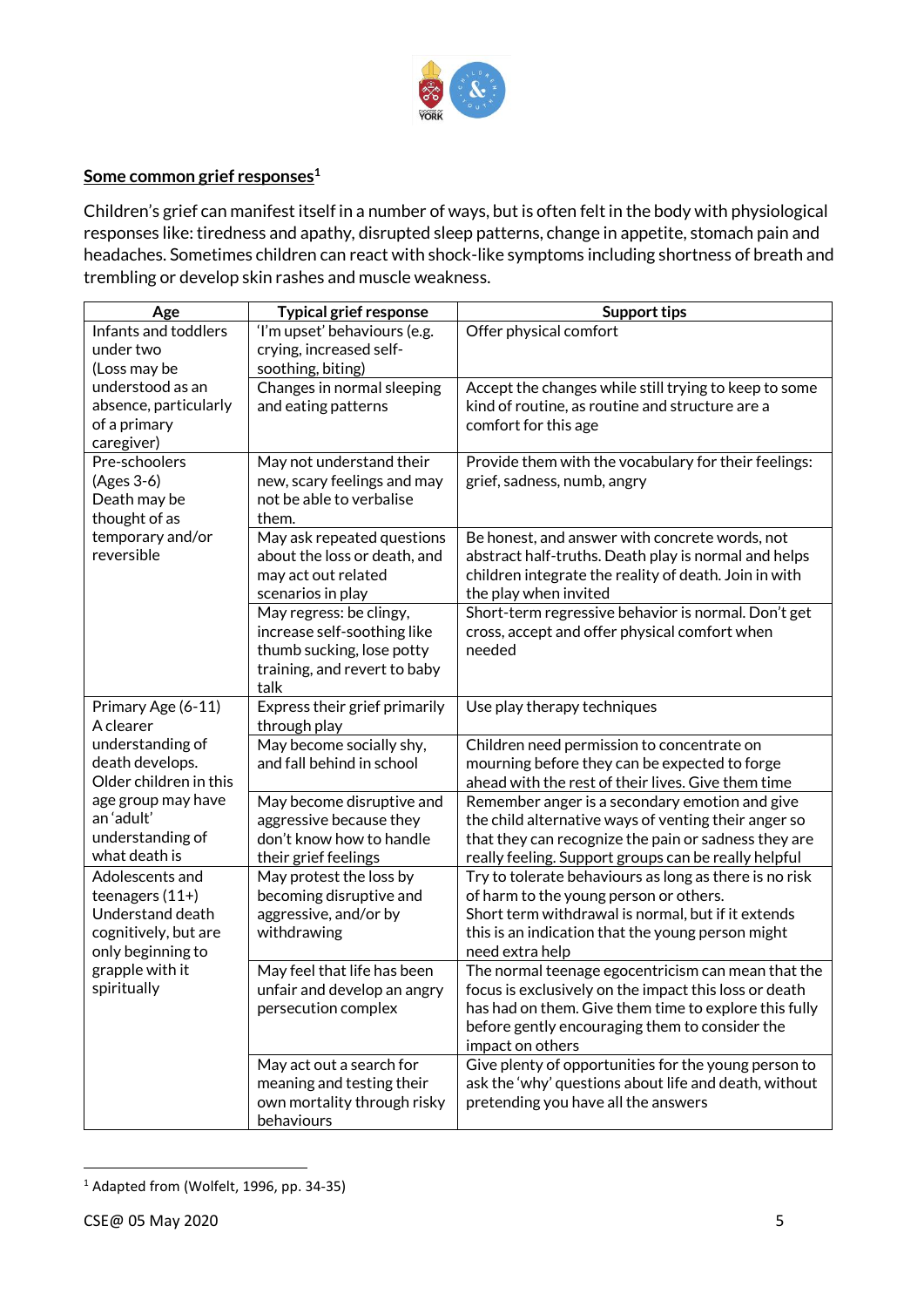

## **Collective worship and memorials for use at home, church or school**

One of the difficult outcomes of the measures to reduce the spread of Coronavirus is the restrictions around funerals. It is really important that family members (and in particular children and young people) who are unable to attend, are given the opportunity to mark the loss and bereavement with a ritual.

Below are some ideas that could be used when the school or church community is gathered or at home to help children and young people acknowledge the death or the loss they experienced and mourn.

A common format for Collective Worship in schools is:

- **Gather** something to help people to focus on being fully present with those around them and in the presence of God;
- **Engage** Passages of Scripture or other helpful material;
- **Respond** an opportunity to reflect or pray;
- **Send**  an invitation to allow what you have heard to make a difference.

Below are some ideas that might help you facilitate opportunities to mourn and celebrate a variety of circumstances.

| Gather                         | We gather here today to think about (name(s)). To celebrate their life (lives) and<br>acknowledge how sad it is that they are no longer with us.<br>We thank God (We give thanks for) for the gift of (name(s)), and for his love for us<br>(the love that surrounds us) as we share together in our grief and sorrow.<br>We take this opportunity to think about the changes that have happened. To reflect<br>on the (things, opportunities, events, people) that have been taken away from us,<br>but also to remember with grateful hearts the things that remain                                                                                         |
|--------------------------------|---------------------------------------------------------------------------------------------------------------------------------------------------------------------------------------------------------------------------------------------------------------------------------------------------------------------------------------------------------------------------------------------------------------------------------------------------------------------------------------------------------------------------------------------------------------------------------------------------------------------------------------------------------------|
| $\boldsymbol{\omega}$<br>Engag | Lamentations 3:12-25<br>Psalm 139: 7-16<br>$\bullet$<br>Psalm 23<br>$\bullet$<br>A Dreadful Day or Goodbye at Last from the Lion Storyteller Bible<br>'Stay safe, stay home and God bless you all' a poem and video about the nature<br>$\bullet$<br>of love and lockdown By Clonard Youth and Young Adult Ministry                                                                                                                                                                                                                                                                                                                                           |
| Respond                        | Why not try one of the <b>Prayer Spaces in Schools/Prayer Spaces at Home</b><br>$\bullet$<br>Bereavement activities<br>Heavenly father, thank you for (name/thing/event(s)) and all that they meant to us.<br>(If appropriate encourage people to share short sentences of what they are thankful<br>for, (e.g. her big smile, his football skills, the opportunity it gave me, the way it made<br>me feel important, etc.)). The Bible says you make nothing in vain and love all that<br>you have made, and whilst we might not ever understand why bad things happen,<br>we ask that we will know your comfort and peace in the midst of our sadness. Amen |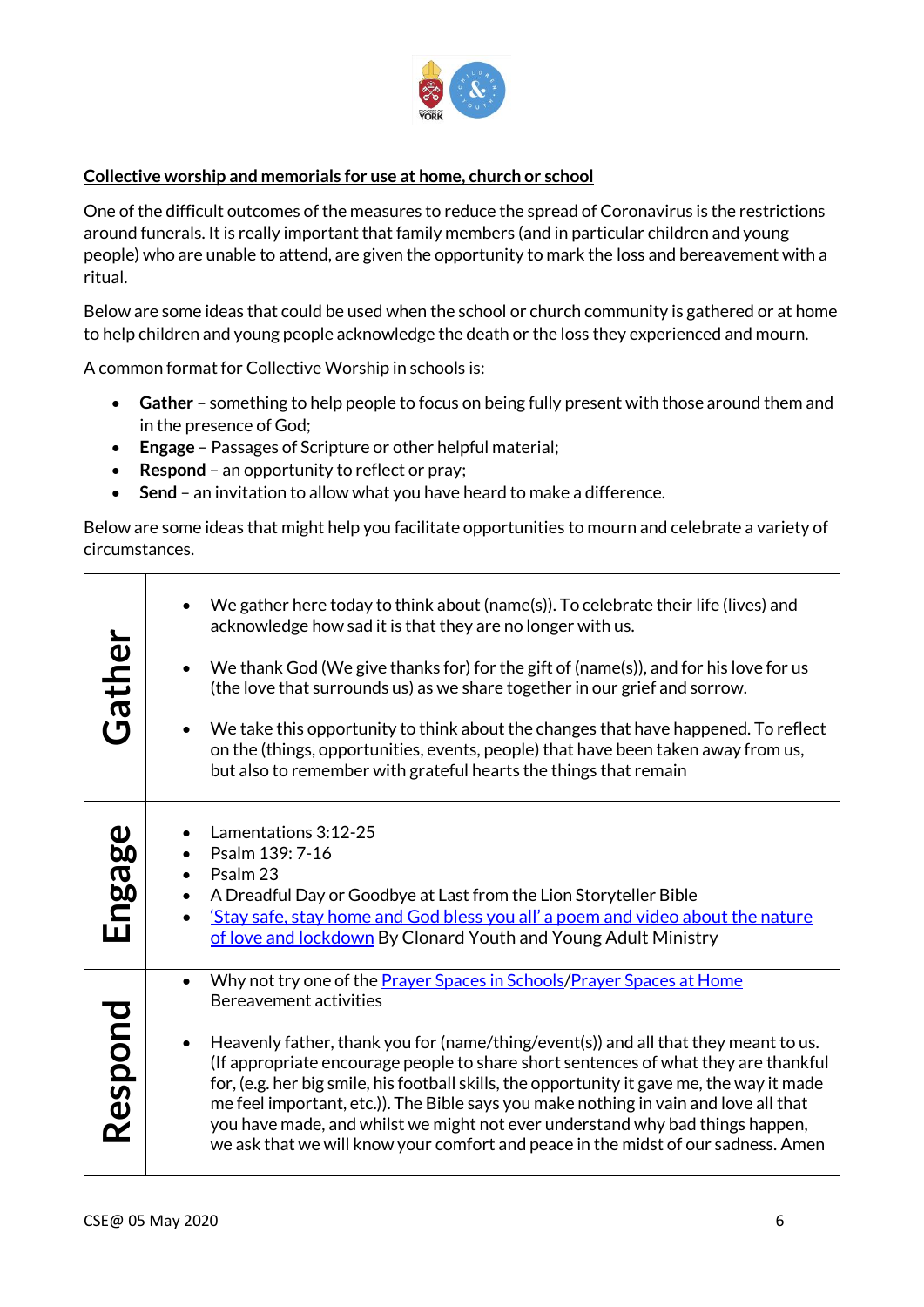

**Choose a memorial activity from the list below or from the list of resources. It doesn't have to be complicated, it doesn't always have to be completely serious. It can also be something that we revisit a few times as we experience our grief and loss in a new way.**

# **Bottles of Tears**

In the Bible, the King and Poet David understood from his own experience that life can sometimes be really hard and it can feel like we are all alone. In the poems he wrote, collected in the book of Psalms, he often has a good old moan before remembering what he believes about who God is and how he looks after him. In Psalm 56, he demonstrates his belief that God is right by his side when he is sad and upset by saying that God has collected all his tears in a bottle.

It is ok to cry, tears are our body's natural reaction to both sadness and joy, but it is comforting to think that God remembers all the times that they fall.

Create a symbol of this comforting image by slowly filling a bottle with water. If you are doing this at home as a family you could use a pipette or turkey baster. If you are doing this in school then use small cups and a larger bottle with a wide neck. Give everyone an opportunity to put a drop or cup of water into the bottle, and as they do so to think of something special about the person you are remembering. You can add glitter and sequins to the water if you wish, and then when the bottle is sealed shaking the bottle can remind people of the collection of memories of that person and the joy and sadness they bring

# **Timeline**

Create a timeline covering the key events of the lifetime of the person they are grieving (e.g. for an adult - birth, school, wedding, children, job, first car, etc. For a child – birth, first steps, first tooth, nursery, school, etc). Augment the timeline with photos, pictures and other memorabilia.

From the collection of memories of that person and the joy and sadness they bring<br>
Timeline<br>
Create a timeline covering the key events of the lifetime of the person they are grieving<br>
(e.g. for an adult - birth, school, we Depending on the space available, the location and the purpose, the timeline could be a couple of sheets of A4 , or be mounted along a wall, or laid out on the floor with enough space for people to walk around it and reflect. You could give mourners coloured post-it notes so that they can write comments and responses or indicate whether the event was a time of joy or sadness

The Scripture Union Bible Timeline shows God's story, the Bible from before time began to after time ends. If appropriate, talk about how God is always present in the times of joy and sadness that the people in the Bible faced

# **Cairns**

In the Old Testament, people often used a pile of stones as a marker of a significant event.

Sometimes today you might see them as markers on country paths. You could use little pebbles or large rocks to create a cairn as a marker of either a bereavement or a significant event like the Coronavirus lockdown. Hand size pebbles can be decorated with paints or felt tips and varnished before the creation of the cairn. Large rocks might need to be moved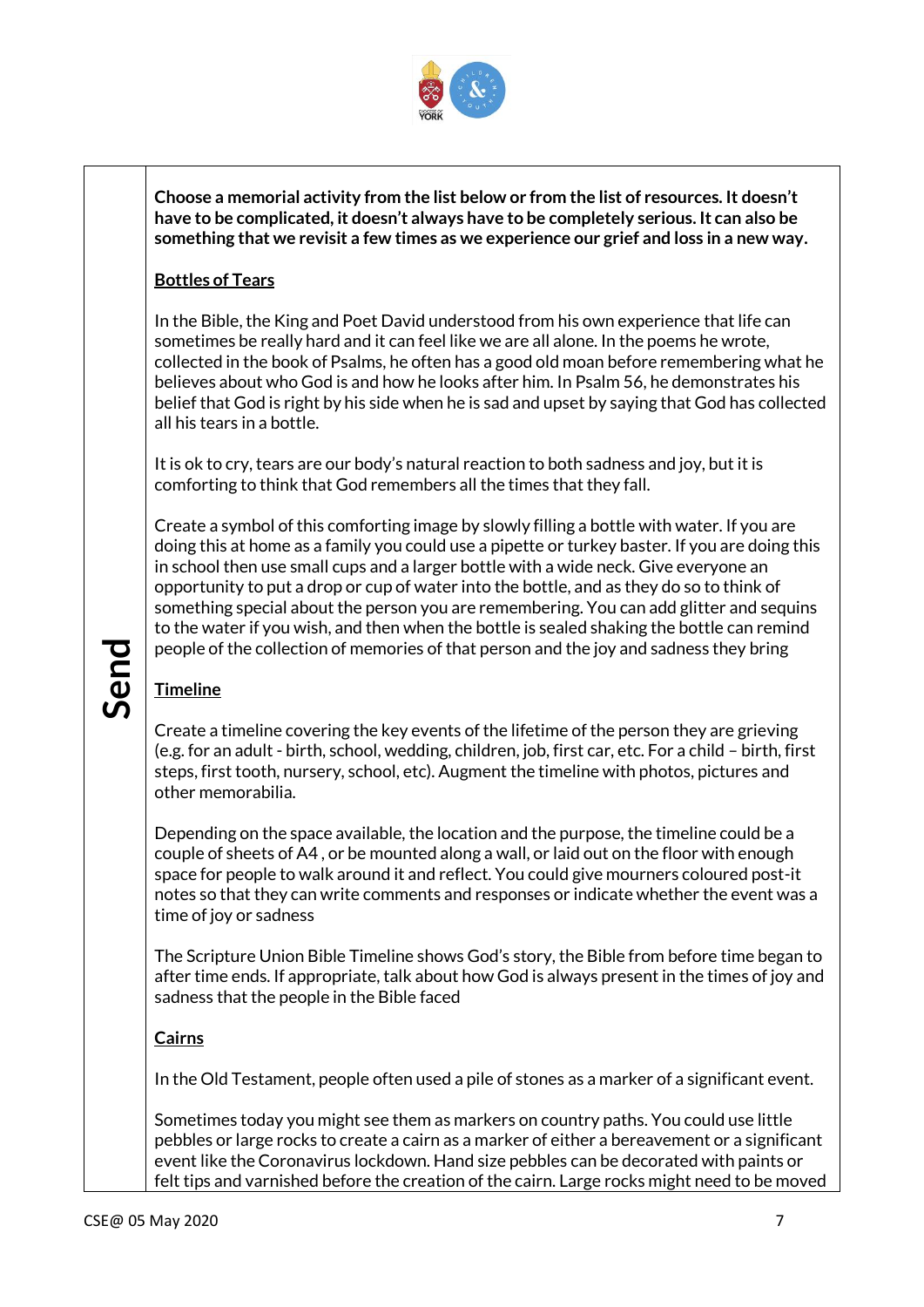

by adults, but children could be responsible for planting in the gaps as symbols of growth and hope.

## **Trees**

Trees appear a number of times in the Bible (e.g. Garden of Eden, Moses and the Burning Bush, Zaccheus) and can be a helpful metaphor about how we grow and change as we get older.

Jesus described himself as a vine, whilst not strictly a tree, his illustration helps us to think about how we are connected and where we draw our strength from.

Plant a tree in the school grounds to commemorate the person/people that has/have died. If there is no space why not talk to the local authority about the possibility of planting a tree in a nearby park.

Give everyone some red card luggage labels and some green ones. On the red cards they can write or draw the things they felt they 'lost' during the Coronavirus crisis (e.g. exams, time with friends, feelings of safety) and on the green cards the things that they feel they gained during the Coronavirus (e.g. more time with Mum, high score/next level on favourite game, taught grandparents to Facetime). N.b. This might be really hard for vulnerable children or ones who have been bereaved. Be sensitive and whilst not dismissing the huge loss, help them to think creatively about one thing that was good during the period.

Tie the labels to branches of a tree or bush (this can be done outside on a living tree - using environmentally friendly materials - or on dead branches brought inside). As you do this, you can acknowledge together the loss and celebrate the gain.

# **Organisations**

# **Child Bereavement UK** [https://www.childbereavementuk.org](https://www.childbereavementuk.org/)

Child Bereavement UK offer a schools' information pack which is detailed and structured. [https://www.childbereavementuk.org/Handlers/Download.ashx?IDMF=a35f83e5-e4ad-49e1-8b01-](https://www.childbereavementuk.org/Handlers/Download.ashx?IDMF=a35f83e5-e4ad-49e1-8b01-7e7d55ffa528) [7e7d55ffa528](https://www.childbereavementuk.org/Handlers/Download.ashx?IDMF=a35f83e5-e4ad-49e1-8b01-7e7d55ffa528)

- It walks through many scenarios and includes scripts for what to say in assemblies, etc.
- It outlines what children's understanding of death is likely to be at different ages.
- There is an example policy for primary and secondary schools which can be adapted with the coronavirus pandemic in mind.
- There are also example letters to send out which could be adapted for email during the lockdown.
- They offer guidance on supporting children during the coronavirus pandemic. [https://www.childbereavementuk.org/Handlers/Download.ashx?IDMF=bc9f3d7d-7b43-](https://www.childbereavementuk.org/Handlers/Download.ashx?IDMF=bc9f3d7d-7b43-421a-8ed4-4335f9c23b35) [421a-8ed4-4335f9c23b35](https://www.childbereavementuk.org/Handlers/Download.ashx?IDMF=bc9f3d7d-7b43-421a-8ed4-4335f9c23b35)

National Helpline 0800 028840 (Monday to Friday 9am – 5pm) [support@childbereavementuk.org.](mailto:support@childbereavementuk.org)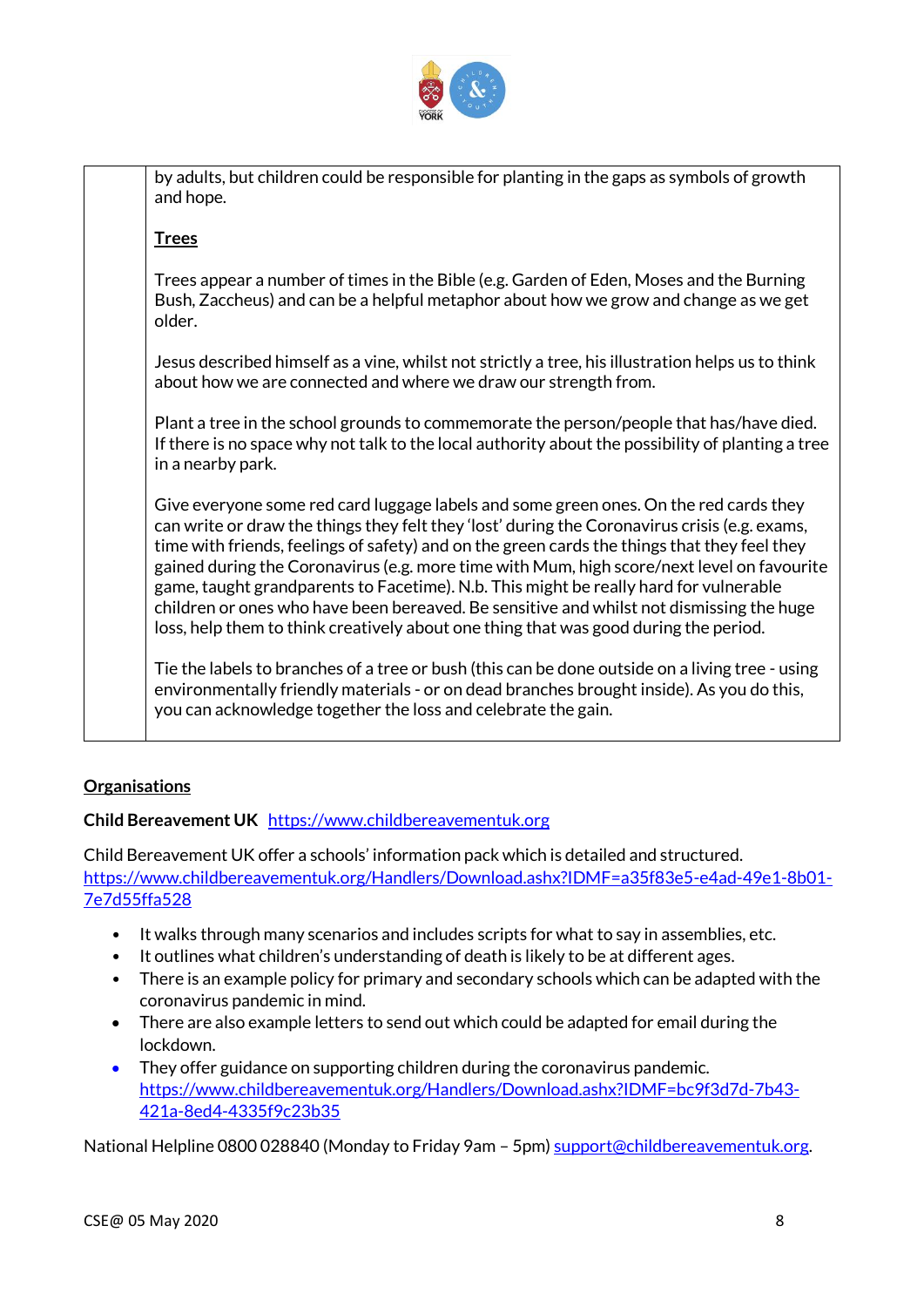

## **Winston's Wish** <https://www.winstonswish.org/coronavirus/>

Winston's Wish is a charity which has many resources to help us specifically through this challenging time. Winston's Wish supports bereaved children, young people, their families, and the professionals who support them and this now has a Coronavirus (COVID-19) update.

Resources include:

- Saying Goodbye when a funeral isn't possible.
- How schools can support children.
- Talking to children about Coronavirus.
- Telling a child someone is seriously ill.
- Telling a child someone has died from coronavirus
- Ways to manage your anxiety about coronavirus.
- Death through serious illness.

National Helpline: 08088 020021 (Monday – Friday 9am -5pm) for therapeutic advice on supporting a grieving child or young person after the death of a loved one or email support on [ask@winstonswish.org](mailto:ask@winstonswish.org)

#### **What's Your Grief** [www.whatsyourgrief.com](http://www.whatsyourgrief.com/)

This website has some helpful ideas:

- 10 Ideas for funerals and memorials when you can't be together
- When you can't be with a dying family member
- How to live-Stream a funeral or Memorial Service

#### **Cruse Bereavement Care** <https://www.cruse.org.uk/>

Cruse has dedicated set of resources for schools:

- It has specific section for schools and resources, for young people, for parents, for those supporting the bereaved and for understanding bereavement.
- It has a helpful 'page' on what to say [https://www.cruse.org.uk/get](https://www.cruse.org.uk/get-help/coronavirus/coronavirus-what-say-when-someone-grieving)[help/coronavirus/coronavirus-what-say-when-someone-grieving](https://www.cruse.org.uk/get-help/coronavirus/coronavirus-what-say-when-someone-grieving)

Support helpline: 0808 8081677

#### **Hope Again** <https://www.hopeagain.org.uk/>

**Hope Again** is a sister company to Cruse. It is the youth website of Cruse and supports young people whose parent has died. It is a safe place where young people can learn from other young people, how to cope with grief, and feel less alone.

Resources include: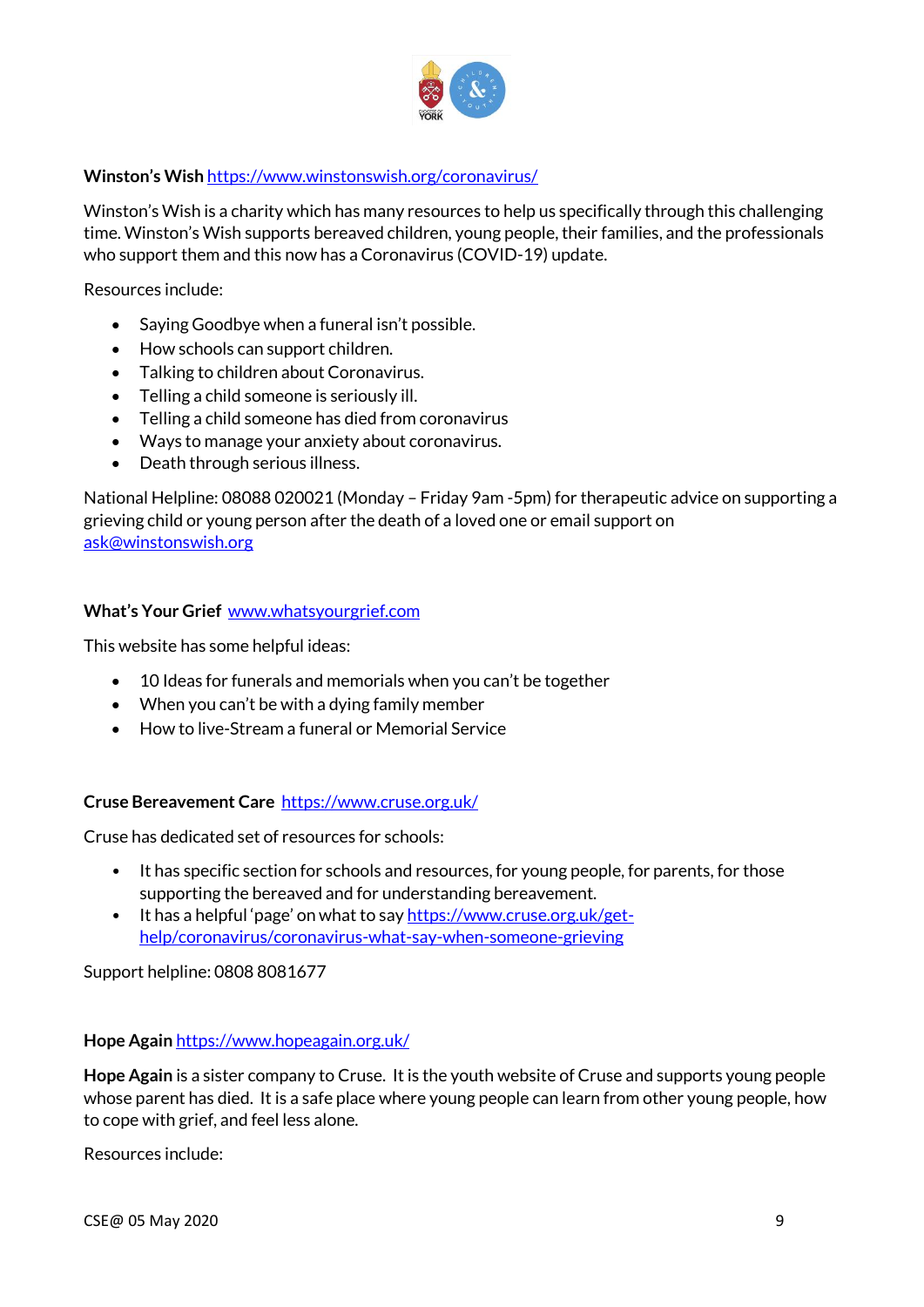

- Information about their services, a listening ear from other young people and advice for any young person dealing with the loss of a loved one.
- Personal stories/films and comments in a 'youth helpful' way

## **At a Loss** [https://www.ataloss.org](https://www.ataloss.org/Pages/FAQs/Category/coronavirus-pandemic)

A Christian based organisation that has a helpful short film to support others who are bereaved <https://www.ataloss.org/Pages/FAQs/Category/coronavirus-pandemic>

## **Church Army** [https://churcharmy.org](https://churcharmy.org/)

For those who work with young people, Church Army has produced a resource to help young people who have been bereaved by Covid-19: Death, Grief and Hope [https://churcharmy.org/Groups/290286/Church\\_Army/web/What\\_we\\_do/Resources/Resources.asp](https://churcharmy.org/Groups/290286/Church_Army/web/What_we_do/Resources/Resources.aspx?fbclid=IwAR0V6R1BOJDGWmH8e1zEWE1z8b2UxKGvEcVHXyuLzhEjpuTlaVZAB2P99Fw) [x?fbclid=IwAR0V6R1BOJDGWmH8e1zEWE1z8b2UxKGvEcVHXyuLzhEjpuTlaVZAB2P99Fw](https://churcharmy.org/Groups/290286/Church_Army/web/What_we_do/Resources/Resources.aspx?fbclid=IwAR0V6R1BOJDGWmH8e1zEWE1z8b2UxKGvEcVHXyuLzhEjpuTlaVZAB2P99Fw)

## **Grief Encounters** [www.griefencounter.org](http://www.griefencounter.org/)

Coronavirus: Supporting Bereaved Children and Young People

Helpline: 0808 802 011 (Monday – Friday 9am -9pm)

**Education Support** offer a free, confidential helpline for staff: 08000 562 561

#### **Resources**

A free online book, **Coronavirus - a Guide for Children**

<https://axelscheffler.com/books-for-older-children/coronavirus>



This is a free digital information book for primary school age children to help explain the coronavirus and the measures taken to control it. It answers lots of questions in a child-friendly way, and aims to both inform and reassure. Published by Nosy Crow and illustrated by Axel Scheffler, the text had expert input from Professor Graham Medley of the London School of Hygiene & Tropical Medicine, and also two headteachers and a child psychologist.

 Grove Books: Education Series, **Journeying Through Bereavement in Schools** by Ian Terry ISBN: 978 1 85174 809 9